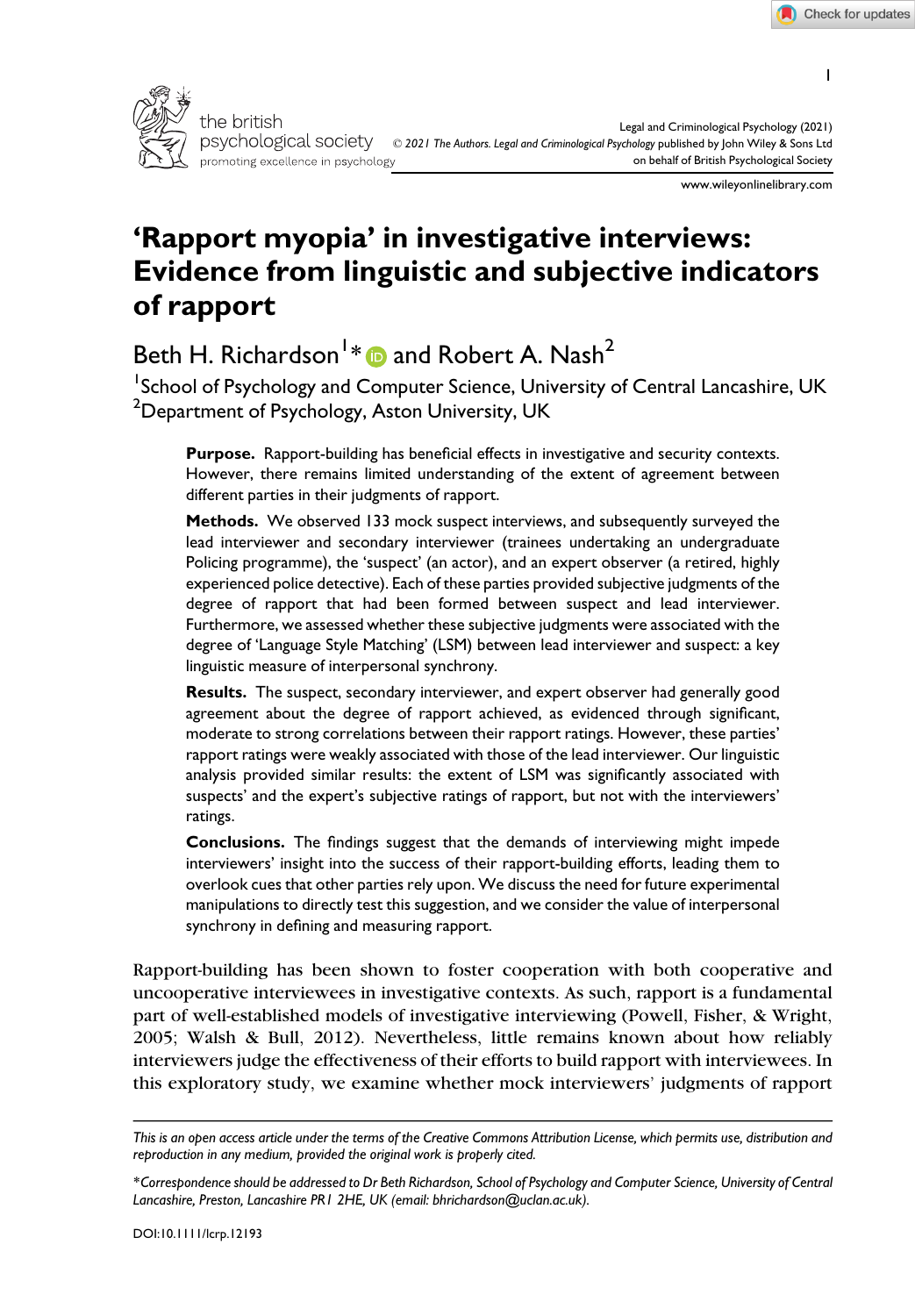align with those of other involved parties, and with a key linguistic measure of interpersonal synchrony.

#### Operationalizing rapport

Rapport is notoriously difficult to operationalize (Walsh, King, & Griffiths, 2017), both because of problems in defining exactly what constitutes rapport within investigative contexts, and problems in measuring it (Alison et al., 2014; Vallano & Schreiber Compo, 2015). Indeed, whereas rapport has been defined as a 'harmonious, empathetic, or sympathetic relation or connection' between people (Newberry & Stubbs, 1990, p. 14), other definitions point towards the promotion of equality, openness, and acceptance within interactions (e.g., Shepherd & Milne, 2006), or to matching of behaviour, displays of empathy, and establishing common ground (Duke, Wood, Magee, & Escobar, 2018). Broadly, it is argued that rapport is achieved through communicating positivity, friendliness, and mutual attention (Tickle-Degnen & Rosenthal, 1990; Vallano and Schreiber Compo, 2015); however, many of these definitions stem from the counselling literature, whereas investigative interviewers typically have less concern with forging positive relationships and more concern with developing mutual cooperation and respect in goal orientation (i.e., information exchange; Abbe & Brandon, 2013).

Regardless of the definition used, there is considerable agreement that rapportbuilding should feature prominently in the modern investigative interview (Gabbert et al., 2020). In several laboratory studies, mock investigators have successfully gathered more – and sometimes more accurate – information from witnesses when rapport has been built prior to the information elicitation phase (e.g., the Account phase of PEACE interviews; see Nash, Nash, Morris, & Smith, 2016; Vallano & Schreiber Compo, 2011; but see Sauerland et al., 2018 for an exception). Collins, Lincoln, and Frank (2002) tasked interviewers with creating rapport by varying their verbal and non-verbal behaviour (i.e., referring to witnesses by name and adapting their speech rate and body posture) and found that witnesses reported more correct information, as compared with interviews in which the interviewer's behaviour fostered neutral or abrupt interactions. Similarity, Holmberg and Madsen (2014) reported superior recall of event details from participant witnesses whose interviews were conducted using a humanitarian (e.g., rapport-focused) versus dominant (e.g., coercive) approach.

This positive association, between rapport indicators and information gain, has also been observed in field studies of suspect interviews. For example, analysing a sample of genuine interviews with male suspects of sexual offences, Collins and Carthy (2019) found greater amounts of forensically relevant information were reported by suspects whose interviews contained greater interpersonal attention and coordination. Likewise, Kelly, Miller, and Redlich (2016) found rapport-building differed significantly between cases in which suspects ultimately confessed versus denied involvement.

#### Interpersonal reliability of rapport judgments

Given the value of rapport, it seems important that investigators are equipped to reliably judge when they have built rapport well with a suspect, and when they have not. An interviewer with well-calibrated judgments of rapport should in principle be equipped to regulate the interaction effectively, knowing when to invest additional effort in building or maintaining rapport, and when to shift towards more substantive topics. What do we know about the effectiveness of investigators' rapport judgments? In many studies,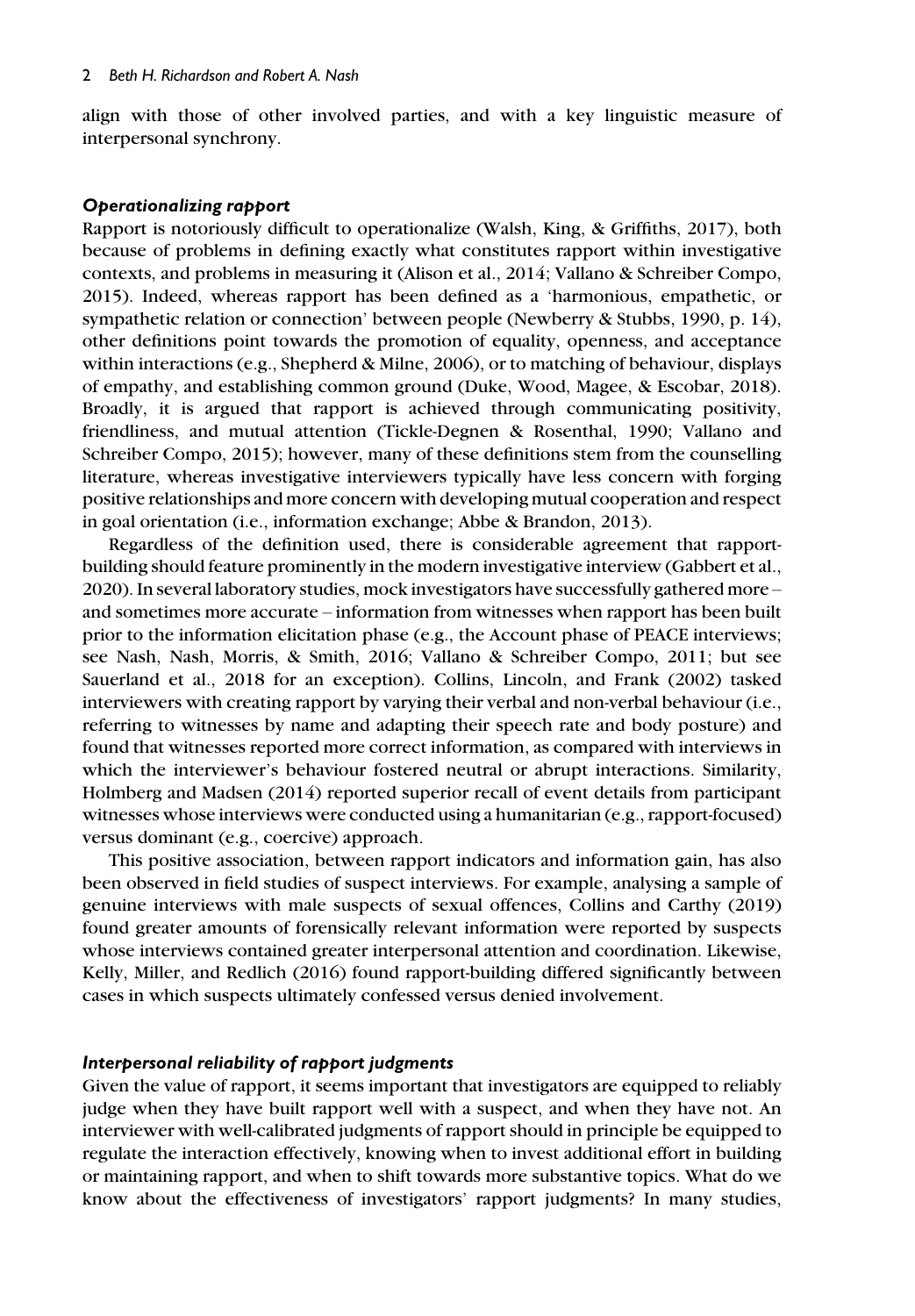researchers have measured rapport using self-report scales administered either to the interviewee, the interviewer, or an independent observer (Duke, 2013; Vallano & Schreiber Compo, 2011; Walsh & Bull, 2012). Few studies have obtained these measures from multiple judges simultaneously. We therefore currently have minimal understanding of the extent to which interviewers' judgments of rapport are corroborated even by other people in the same room.

There are several reasons to predict that interviewers' judgments of rapport would not closely match other people's judgments. For instance, whereas police investigators typically report that rapport-building is among their most effective and frequently used interviewing tool (Abbe & Brandon, 2013; Dando, Wilcock, & Milne, 2008; Vallano and Schreiber Compo, 2015), experts who observe police interviews often fail to see evidence of rapport-building. In a study of 142 genuine interviews with suspects of fraud, Walsh and Bull (2012) judged that the quality of rapport-building fell below the professional standard in 65% of interviews, and more recently, Leahy-Harland and Bull (2017) found only sparse evidence of rapport-building in a sample of 56 genuine interviews with suspects of serious crime (see also Clarke & Milne, 2001).

These findings might lead us to surmise that interviewers often believe they have built rapport when their efforts have not, in fact, been effective. Indeed, in the few studies where interviewers' judgments of their own interviews have been directly compared with the judgments of expert observers, analysis has typically revealed discrepancies. In an examination of police interviews with suspects, trained interviewers retrospectively evaluated their own interviews – and their success in rapport-building – more positively than an expert observer (Walsh et al., 2017; see also Griffiths & Walsh, 2018). Likewise, in one of the only studies to compare interviewers' quantitative judgments of the interview experience with those of their interviewees, interviewers were more positive than interviewees about the degree of empathy they had expressed: a construct that is core to many definitions of rapport (Vanderhallen, Vervaeke, & Holmberg, 2011). These few studies all compared different parties' overall judgments when averaged across multiple interviews, yet no studies – to our knowledge – have explored the strength of association between different parties' judgments of individual interviews.

In short, the small research literature might lead us to conclude that interviewers' perceptions of rapport do not routinely align with other parties' perceptions, and that we need a better understanding of the relationship between interviewers' and interviewees' ratings of rapport (Vallano & Schreiber Compo, 2015). A primary aim of the present study was to test this relationship, and to assess how these parties' judgments relate to those of other involved parties: in this case, an expert observer, and a secondary interviewer. Furthermore, we were interested in the extent to which these subjective judgments of rapport would align with a more objective measure of interpersonal synchrony.

#### Interpersonal synchrony and rapport

The synchrony between two people – that is their tendency to spontaneously 'align' their behaviour during an interaction  $-$  is known to provide insights into social dynamics (Tickle-Degnen & Rosenthal, 1990), and to be important in investigative settings (e.g., Alison, Alison, Noone, Elntib, & Christiansen, 2013). Yet, interpersonal synchrony occurs not only in behaviour, but also in language. People spontaneously align their language (e.g., grammar and word choice) over time during dialogue, and this alignment can facilitate strategic behaviours such as the development of trust (Scissors, Gill, Geraghty, & Gergle, 2009), cooperation (Chartrand & Lakin, 2013; Duffy & Chartrand, 2015;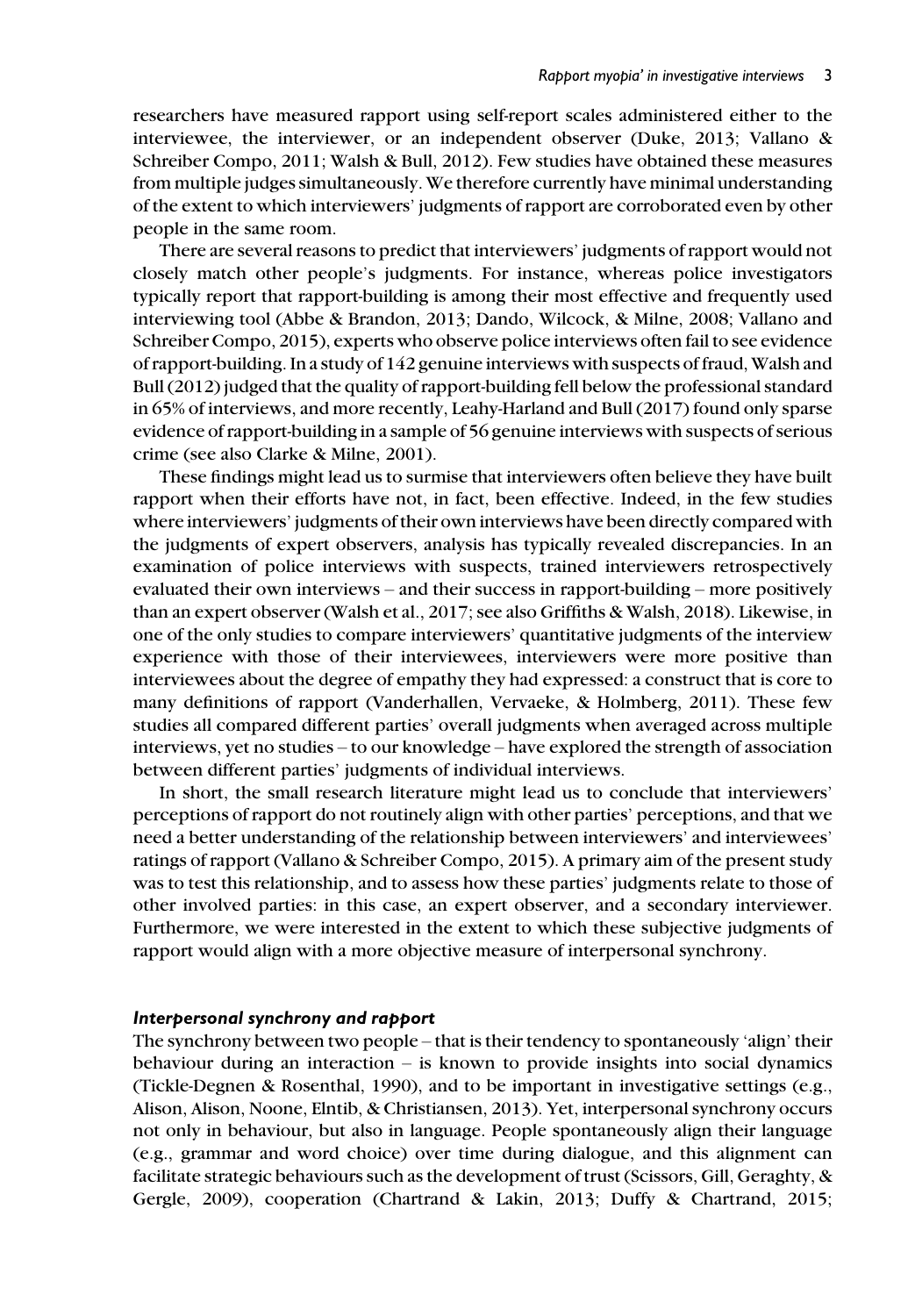Richardson, McCulloch, Taylor, & Wall, 2019), and goal attainment (Garrod & Pickering, 2004). As well as this spontaneous alignment within dialogue, there is also evidence of synchrony being used intentionally. For instance, Communication Accommodation Theory (Coupland & Giles, 1988) suggests that speakers may deliberately increase or decrease the social distance between themselves and another person by adjusting the content and timing of their speech to signal either affiliation or mistrust (Cappella & Planalp, 1981).

#### Language style matching

One of the most prominent measures of linguistic synchrony is Language Style Matching (LSM: Boyd & Pennebaker, 2015; Chung & Pennebaker, 2007; Richardson et al., 2019). The basis of this measure is that the more reliable, predictive elements of language tend to be those words that signify style, rather than *content*, of speech. As such, LSM occurs not at the level of absolute word matching, but at the level of function word matching, including word categories such as personal pronouns, prepositions, and articles (Pennebaker, 2011). Words relating to content (e.g., nouns and regular verbs) convey 'what' the speaker wishes to say, whereas words relating to style – known as function words – shape 'how' something is said (Groom & Pennebaker, 2002). When two speakers adopt similar levels of formality, emotionality, and cognitive complexity in their function word choices, it is suggested that they have adopted a common conceptualization of the world (Pennebaker, 2011).

Language style matching has previously been linked to marked increases in cooperation during suspect interviews (though see Carmody et al., 2017). Driskell, Blickensderfer, & Salas (2013) found that increases in LSM over time correlated with measures of rapport such as mutual attentiveness, and Muir et al. (2016) found LSM was related to rapport in computer-mediated communications. In a sample of genuine suspect interviews, Richardson, Taylor, Snook, Conchie, and Bennell (2014) found that suspects tended to converge over time on the language style of their interviewer, and that the extent of this matching was positively associated with increases in cooperation in the form of confession. These findings suggest LSM could play an important role in signalling rapport and, in turn, facilitate effective intelligence gathering within suspect interviews.

The present exploratory study assessed the extent to which interviewers' judgments of rapport in mock suspect interviews would align with those made by other involved parties (the suspect themselves, an expert observer, and a secondary interviewer), and with the degree of LSM between the interviewer and suspect. Based on prior literature, we predicted that LSM would correlate positively with subjective rapport judgments, but that there would be relatively poor interpersonal agreement in these judgments.

## Method

This research used a correlational design and received full institutional ethical review and approval. Data were collected in two waves over two successive academic years.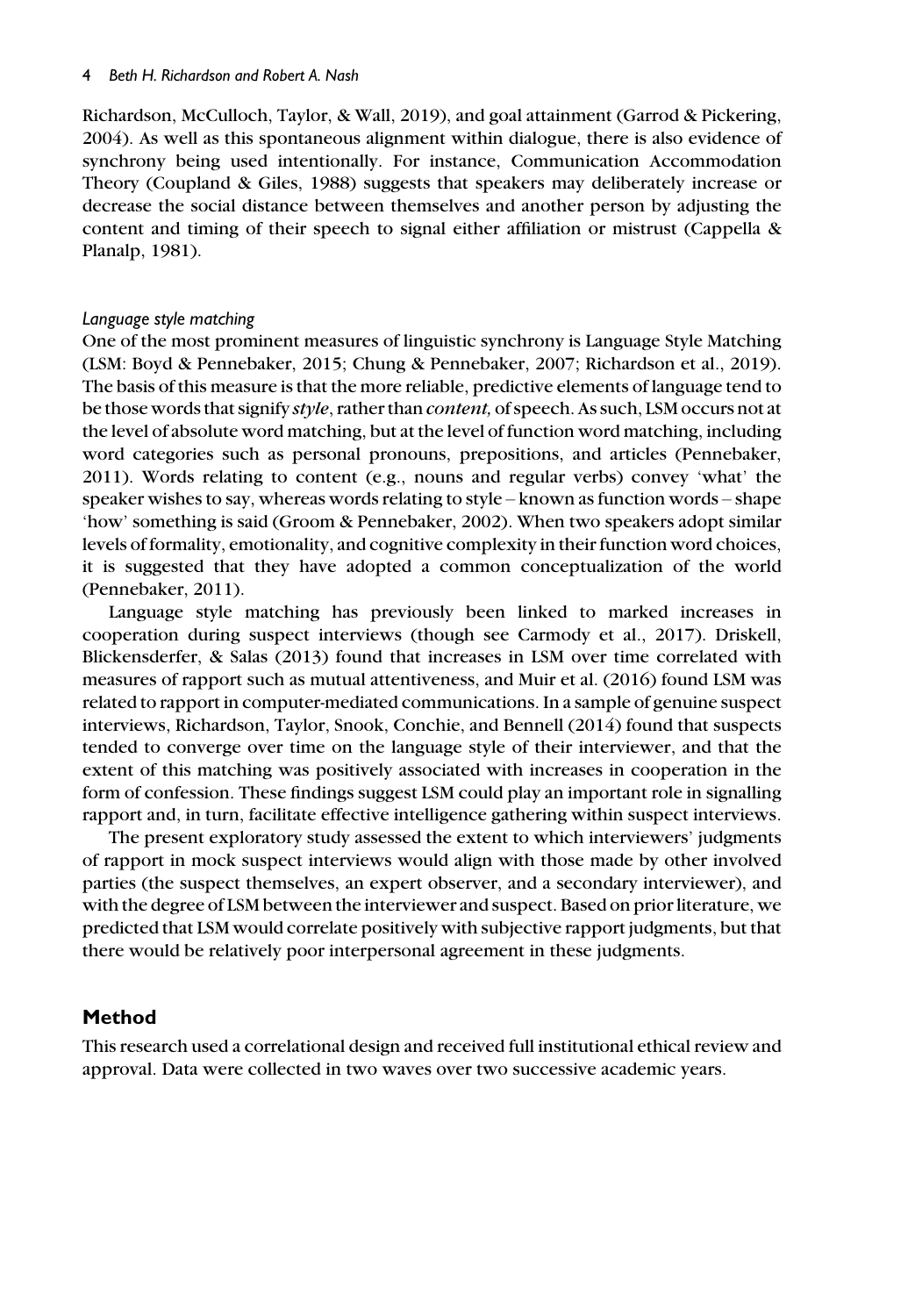## **Participants**

We observed 133 mock suspect interviews, each involving two trainee officers, one mock suspect, and a trainee solicitor, plus an expert police interviewer who observed from a separate room via video link.

#### **Interviewers**

A total of 266 trainee officers were involved in the study (176 females, 90 males;  $M_{\text{age}} = 23.5$ ). In each interview, one trainee self-selected to be the lead (hereafter, Interviewer 1), and the other acted as a secondary interviewer and note-taker (Interviewer 2). In total, 76 of the 133 interview leads were female, 57 males. There were 46 mixed-sex interview pairs; of these, 11 had a female lead.

All interviewers were second-year students undertaking undergraduate degrees in Policing, and completing these interviews as a compulsory academic assessment independently of our research. This assessment concluded of a year-long 'Investigative Skills' module taught by experienced police interviewers. As part of this module, students received a series of in-depth lectures on the PEACE model of interviewing (Central Planning & Training Unit, 1992a,b), and they observed and analysed several example interviews. For their assessment, students were tasked with putting this training into practice in a mock interview.

## **Suspects**

The mock suspect in each interview was either an actor recruited from the university's drama school ( $N = 75$  interviews, four different actors), or a member of academic staff from the School of Policing ( $N = 58$  interviews, four different academics).

#### Expert

One expert agreed to participate in the study by rating each interview. He was a highly trained (PIP4), retired police detective with over 20 years' experience of conducting investigative interviews.

#### **Solicitors**

One of five trainee solicitors, recruited from the university's law school, also attended each interview. The solicitors' role was to introduce the suspect on arrival, and to offer clarification if needed during questioning; they did not provide data towards this study.

## **Materials**

#### Crime scenario

Interviewers, the mock suspect, and the solicitor received detailed briefs about their character and the 'crime' 4–6 weeks in advance. This allowed time for familiarization of the case, construction of a timeline, and interview planning. Interviewer pairs were advised they were investigating an incident that occurred outside a public house. Todd Blackstone had been accused of assault and there were two witnesses. Interviewers received various documents to support their planning of the interview, including an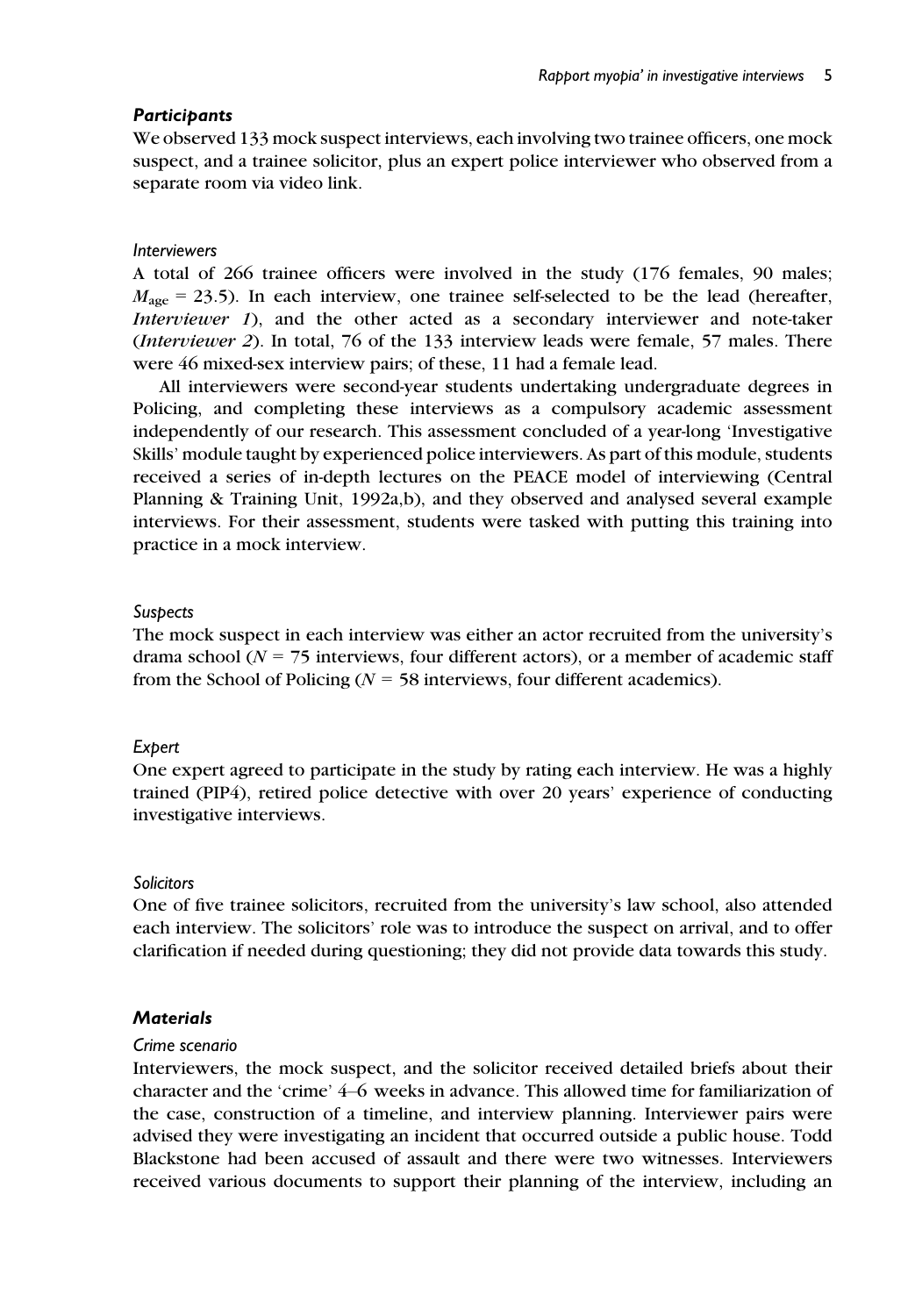intelligence report, copies of witness statements, photographs of the public house, and photographs of the defendant's injuries. Interviewers were told they would be assessed on their ability to plan, prepare, and conduct the interview. Suspects chose how to respond to the interviewer's questions; they were not specifically instructed to withhold information or deceive the interviewer.

The format and structure of these interviews and of the crime scenario were dictated by the educational assessment rather than by the researchers. Nevertheless, we were interested to explore whether our subjective or linguistic measures might be associated with the actual success of the interview, in terms of information gain. Therefore, in advance of the study's start, we identified five critical details: pieces of information that would be most crucial for interviewers to gather from the suspect in this fictional case (e.g., reveals knowledge of make/model of the getaway car). None of the participants, or raters, were informed that specific details were 'critical'.

#### **Measures**

Ratings of rapport were gathered using both a single-item measure and a scale measure. For the single-item measure, we simply asked participants to rate the rapport between lead interviewer and suspect ('Overall, I believe that rapport was...') from 1 (poor) to 7 (excellent). The scale measure involved 12 items from Vallano and Schreiber Compo's (2011) Interaction Questionnaire, which we chose because it is frequently used in quantitative studies of rapport, has good internal reliability, and assesses perceptions of the interpersonal interaction and the quality of rapport between speakers (for each item,  $1 =$  Not at all,  $7 = \text{Very}^1$ . Interviewer 1 was instructed to rate the interaction between themselves and the suspect. Interviewer 2, suspects, and the expert were instructed to rate the interaction between Interviewer 1 and the suspect. Two scale items (the interviewer was awkward; the interview was awkward) were reverse-scored prior to taking an overall average for each participant. The rapport scale had good internal reliability (Interviewer 1s' ratings,  $\alpha = .77$ ; Interviewer 2s' ratings,  $\alpha = .90$ ; Suspects' ratings,  $\alpha$  = .95, Expert observer's ratings,  $\alpha$  = .96).

#### Procedure

All interviews were conducted in a dedicated police-training suite within the university, designed to mimic typical interview facilities in police stations throughout England and Wales. The conduct of these interviews wholly followed the requirements of the interviewers' educational assessment; that is to say, the researchers had no involvement in or influence upon how these interviews were conducted. All interviews were audiorecorded as a requirement of this assessment. We wished to avoid influencing participants' performance in ways that could have affected their educational outcomes; therefore, whereas interviewers knew they were being assessed for educational purposes, they were unaware of our involvement as researchers until their interview was complete. All suspects, solicitors, and the expert were aware of the research and what participation would involve for themselves – and they gave consent to be involved – but like the interviewers, they were not aware of our specific predictions until afterwards.

<sup>&</sup>lt;sup>1</sup> Items measured for the Interviewer-Interviewee dynamic were friendly, encouraging, cooperative, positive attitude, attentive, awkward. Items measured for the Interview as a whole were comfortable, friendly, smooth, cooperative, positive, awkward.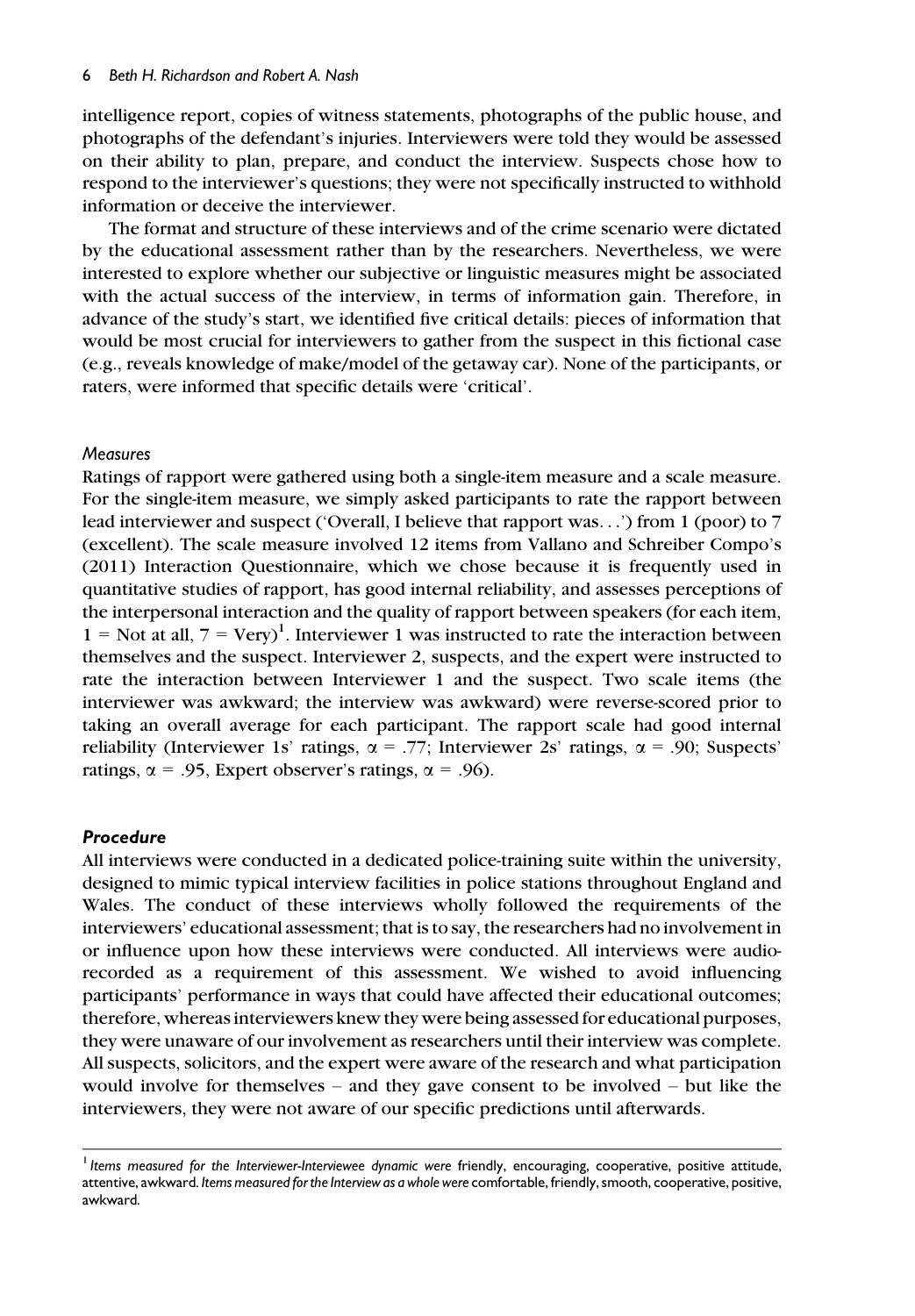On the day of the interview, interviewers arrived 10 mins early to familiarize themselves with the room, set up the audio equipment, and review their notes. After this, the suspect and solicitor were admitted to the interview room, and the interviewers began their interview in accordance with their training. All interviewers were told in advance that they would have up to 30 mins to interview the suspect. If the interview had not concluded within 30 mins, the expert entered the room and asked the interviewers to draw their interview to a close. The interviews lasted  $17-31$  min ( $M = 26.8$ ,  $SD = 6.55$ ).

After the closure of the interview, the researcher entered the interview room, gave some contextual information about the study, and then asked interviewers for their consent to take part and for the recording of their interview to be used for research purposes. Interviewers were informed that the researchers were independent from the assessors, that neither their consent decision nor their ratings of rapport would have any bearing on the grades they received, and indeed, that their assessors would be unaware of whether they had agreed to participate and would not see their responses. Interviewers were also informed that they could withdraw their consent at a later time if they wished. No interviewers declined to participate or subsequently withdrew consent.

After obtaining consent, the researcher provided copies of the Interaction Questionnaire to Interviewer 1, Interviewer 2, and the suspect. These were completed privately inside the interview room, without collaboration or discussion. The researcher remained in the interview room throughout, to verify that interviewers and suspect did not interact in any way that could influence their responses. The video link to the observation room was terminated at the end of the interview, and the expert observer completed the questionnaires alone from that room.

#### Language style matching

All interviews were transcribed verbatim, and an overall LSM score was calculated for each Interviewer 1 – Suspect dyad (Ireland et al., 2011). As we were only interested in the rapport dynamic between Interviewer 1 and suspect, verbal data from Interviewer 2 and the solicitor were removed from the transcripts. Next, transcripts were segmented by speaker to produce two speaker-specific text files, one containing Interviewer 1's speech and one containing the suspect's speech. These transcripts were submitted for analysis by the software 'Linguistic Inquiry and Word Count' (LIWC; Pennebaker et al., 2007). LIWC analyses text documents on a word-by-word basis to calculate the percentage of total words that match various linguistic categories, including the nine function word categories used to calculate LSM (personal pronouns, articles, adverbs, conjunctions, quantifiers, negations, indefinite pronouns, prepositions, and auxiliary verbs).

The resulting LIWC scores are then used to calculate separate language-matching measures for each of the nine categories. This is achieved using the formula:  $LSM<sub>category</sub> = 1 - [(|category<sub>I</sub> - category<sub>S</sub>]/(category<sub>I</sub> + category<sub>S</sub> + .0001)],$  where category $_I$  is the percentage of Interviewer 1's total words that fit the specific linguistic category, and category<sub>s</sub> is the equivalent percentage of the suspect's words. The  $.0001$  is added to the denominator to prevent division by zero (Ireland et al., 2011; Taylor et al., 2013). The resulting nine category-specific scores were averaged to produce a single LSM score indicating the overall level of matching between Interviewer 1 and suspect. This score is bounded by 0 and 1, where higher scores indicate closer style matching between two speakers.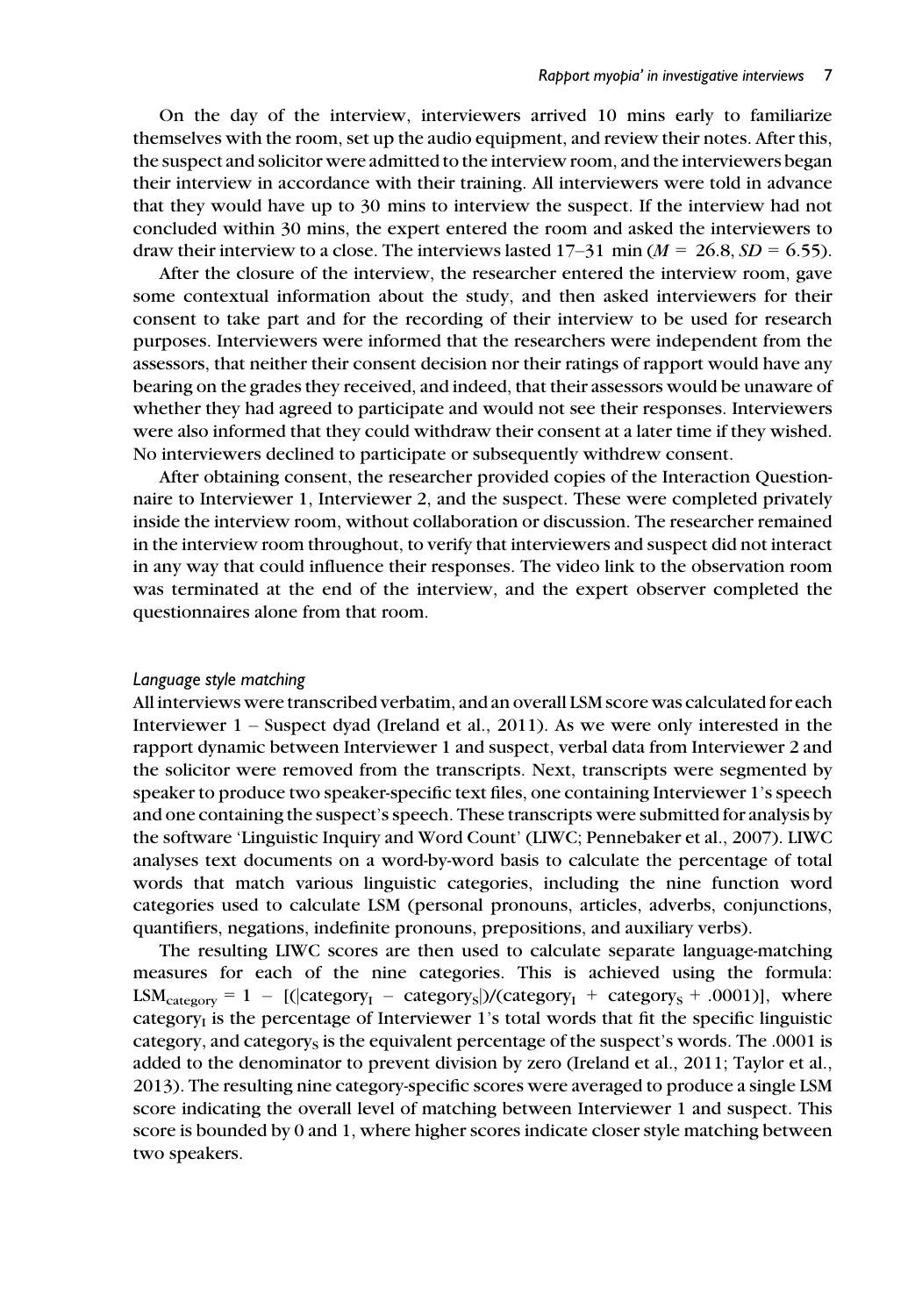#### Information gain

A research assistant coded each interview by judging whether each of the five pieces of critical information (as described in the 'Crime scenario' section above) had been gained, thus producing scores between 0 and 5 for each interview. A second research assistant coded 10% of the interviews, and the inter-rater reliability was  $r = .88$ . There were no major disagreements; therefore, no changes were made within this 10% subsample; our analyses below are based on the first coder's judgments.

## Results

#### Descriptive statistics

We first looked at participants' ratings of the extent to which Interviewer 1 built rapport with the suspect. On the single-item rapport measure, the lead interviewers *(i.e.*, Interviewer 1) rated their rapport with the suspect as 4.53 out of 7 ( $SD = 0.95$ ) on average. Similarly, secondary interviewers (i.e., Interviewer 2) rated Interviewer 1's rapport with the suspect as  $4.88(SD = 1.08)$ . The suspects themselves rated their rapport with Interviewer 1 comparably ( $M = 4.61$ ,  $SD = 1.19$ ), whereas the Expert observer was somewhat more optimistic ( $M = 5.28$ ,  $SD = 1.20$ ). Looking to the scale measure of rapport, the results were similar (Interviewer 1s' ratings,  $M = 4.75$ ,  $SD = 0.84$ ; Interviewer 2s' ratings,  $M = 4.89$ ,  $SD = 0.95$ ; suspects' ratings,  $M = 4.70$ ,  $SD = 1.18$ ; Expert observer's ratings,  $M = 5.18$ ,  $SD = 1.17$ ). It is important to note that each of the four parties' rapport scale scores was correlated strongly with their single-item scores (see Table 1).

#### Inferential analyses

Next, we address our first key aim: assessing the strength of association between the different parties' rapport ratings. All variables measured in this study approximated a normal distribution, therefore, we report Pearson's correlation coefficients. As Table 1 shows, Interviewer 2, the suspects, and the expert observer were all in reasonable agreement about the extent to which rapport had been built. All inter-correlations between these parties' ratings were statistically significant (for the single-item measure, .28  $\leq r \leq .63$ ; for the scale measure  $.40 \leq r \leq .61$ ). In contrast, Interviewer 1's judgments were weakly correlated with the other three parties' ratings (for the single-item measure,  $-0.01 \le r \le 0.18$ ; for the scale measure  $0.10 \le r \le 0.19$ . This indicates that the people leading these investigative interviews were uniquely poor at appraising the success of their own rapport-building.

Turning to our second aim, the extent of LSM between Interviewer 1 and the suspect (which ranged from .71 to .95 across interviews,  $M = .86$ ,  $SD = .04$ ) was positively correlated with both measures of rapport as estimated by the suspects themselves, and by the expert observer. For Interviewer 2's rapport estimates, the evidence for this association was weaker: there was a significant positive association between LSM and the single-item rapport measure, but this significant relationship did not hold for the scale measure. Crucially, neither rapport measure as judged by Interviewer 1 was significantly correlated with LSM.

Finally, we looked to our exploratory measure of information gain, as shown in the rightmost column of Table 1. On average, lead interviewers successfully elicited 4.06 out of five critical items of evidence from the suspect  $(SD = 0.78; \text{range} = 2-5)$ . Interestingly,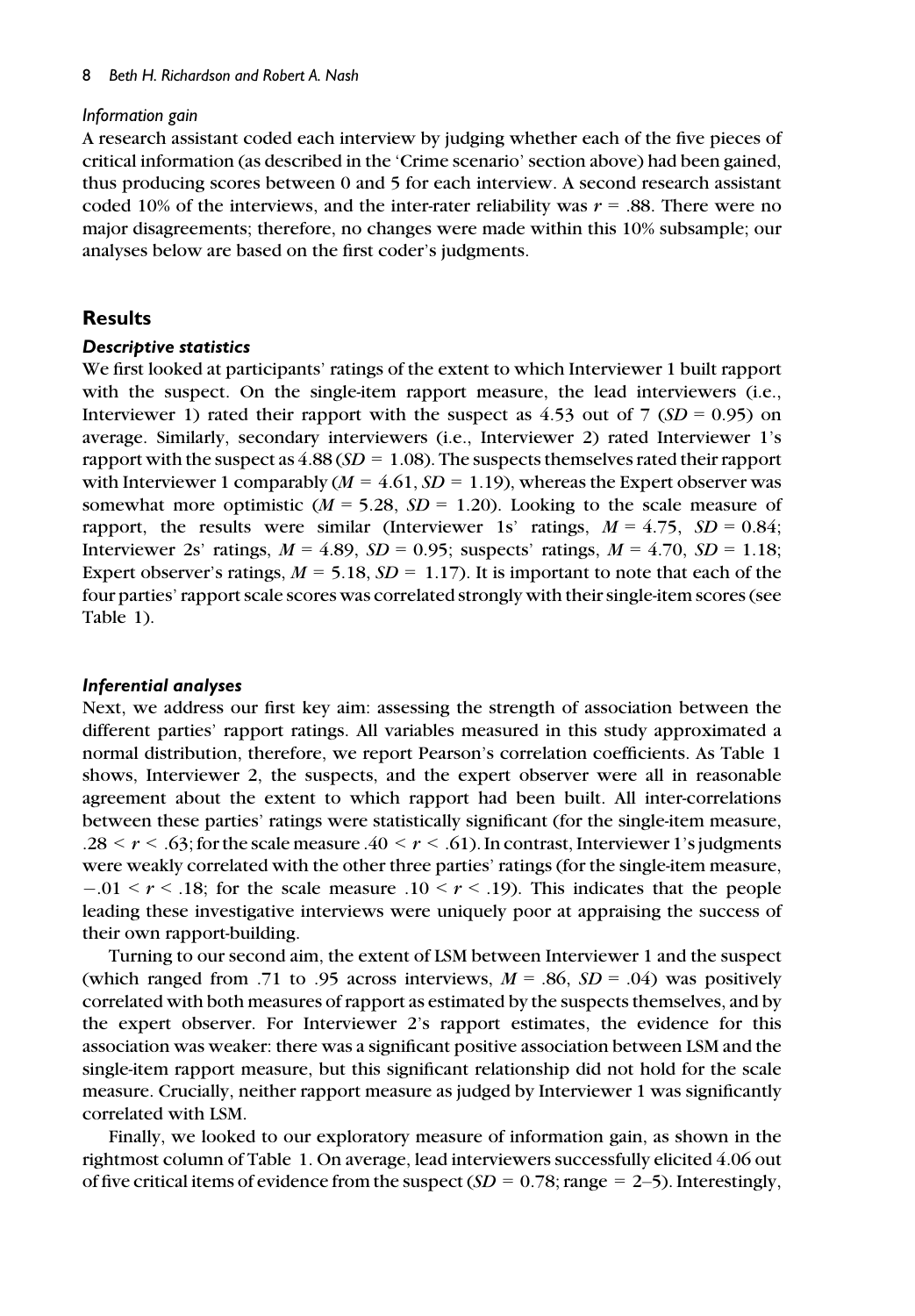|                                        | (single-item)<br>Interviewer<br>Rapport | Interviewer 2 Suspect<br>(single-item)<br>Rapport | Rapport        | Rapport<br>Expert        | (single-item) (single-item) Rapport (scale) Rapport (scale) (scale) | Interviewer   Interviewer 2 | Rapport Rapport<br>Suspect Expert | (scale)                  | RΣ                             | Information<br>Gain |
|----------------------------------------|-----------------------------------------|---------------------------------------------------|----------------|--------------------------|---------------------------------------------------------------------|-----------------------------|-----------------------------------|--------------------------|--------------------------------|---------------------|
| nterviewer                             |                                         | $\frac{8}{1}$                                     | $\overline{5}$ | $\overline{5}$           | $46***$                                                             | $\vec{r}$                   | $\supseteq$                       | $\frac{1}{2}$            | $\frac{1}{2}$                  | $-06$               |
| Rapport (single-item)<br>nterviewer 2  |                                         | $\begin{array}{c} \end{array}$                    | $.28**$        | $33***$                  | $\frac{8}{1}$                                                       | $53***$                     | $23**$                            | $28**$                   | $.27**$                        | $\supseteq$         |
| Rapport (single-item)                  |                                         |                                                   |                |                          |                                                                     |                             |                                   |                          |                                |                     |
| Suspect                                |                                         |                                                   |                | $63***$                  | Ξ.                                                                  | $\frac{1}{2}$               | $63***$                           | $46***$                  | $39***$                        | $\frac{5}{1}$       |
| Rapport (single-item)                  |                                         |                                                   |                |                          |                                                                     |                             |                                   |                          |                                |                     |
| Expert                                 |                                         |                                                   |                | $\overline{\phantom{a}}$ | $-02$                                                               | $.20*$                      | $44***$                           | $-88**$                  | $-45***$                       | $\ddot{\bullet}$    |
| Rapport (single-item)<br>Interviewer 1 |                                         |                                                   |                |                          |                                                                     |                             |                                   |                          |                                |                     |
|                                        |                                         |                                                   |                |                          | $\overline{\phantom{a}}$                                            | $\frac{8}{1}$               | $\supseteq$                       | $\ddot{\bullet}$         | $\frac{1}{2}$                  | So                  |
| Rapport (scale)                        |                                         |                                                   |                |                          |                                                                     |                             |                                   |                          |                                |                     |
| Interviewer 2                          |                                         |                                                   |                |                          |                                                                     |                             | $45***$                           | $-40***$                 | $\frac{1}{2}$                  | $\vec{a}$           |
| Rapport (scale)                        |                                         |                                                   |                |                          |                                                                     |                             |                                   |                          |                                |                     |
| Suspect                                |                                         |                                                   |                |                          |                                                                     |                             | $\overline{\phantom{a}}$          | $5 - 19$                 | $.9*$                          | $\frac{1}{2}$       |
| Rapport (scale)                        |                                         |                                                   |                |                          |                                                                     |                             |                                   |                          |                                |                     |
| Expert                                 |                                         |                                                   |                |                          |                                                                     |                             |                                   | $\overline{\phantom{a}}$ | $24**$                         | $\frac{1}{2}$       |
| Rapport (scale)<br>LSM                 |                                         |                                                   |                |                          |                                                                     |                             |                                   |                          |                                |                     |
|                                        |                                         |                                                   |                |                          |                                                                     |                             |                                   |                          | $\begin{array}{c} \end{array}$ | $42***$             |
| Information gain                       |                                         |                                                   |                |                          |                                                                     |                             |                                   |                          |                                |                     |
|                                        |                                         |                                                   |                |                          |                                                                     |                             |                                   |                          |                                |                     |

Table 1. Pearson's correlations between the dependent variables of interest Table 1. Pearson's correlations between the dependent variables of interest

Note. \* $p < .05$ ; \*\* $p < .01$ ; \*\*\* $p < .001$ .  $\text{Note.} \, {}^*\!p < .05; {}^{**}\!p < .01; {}^{***}\!p < .001.$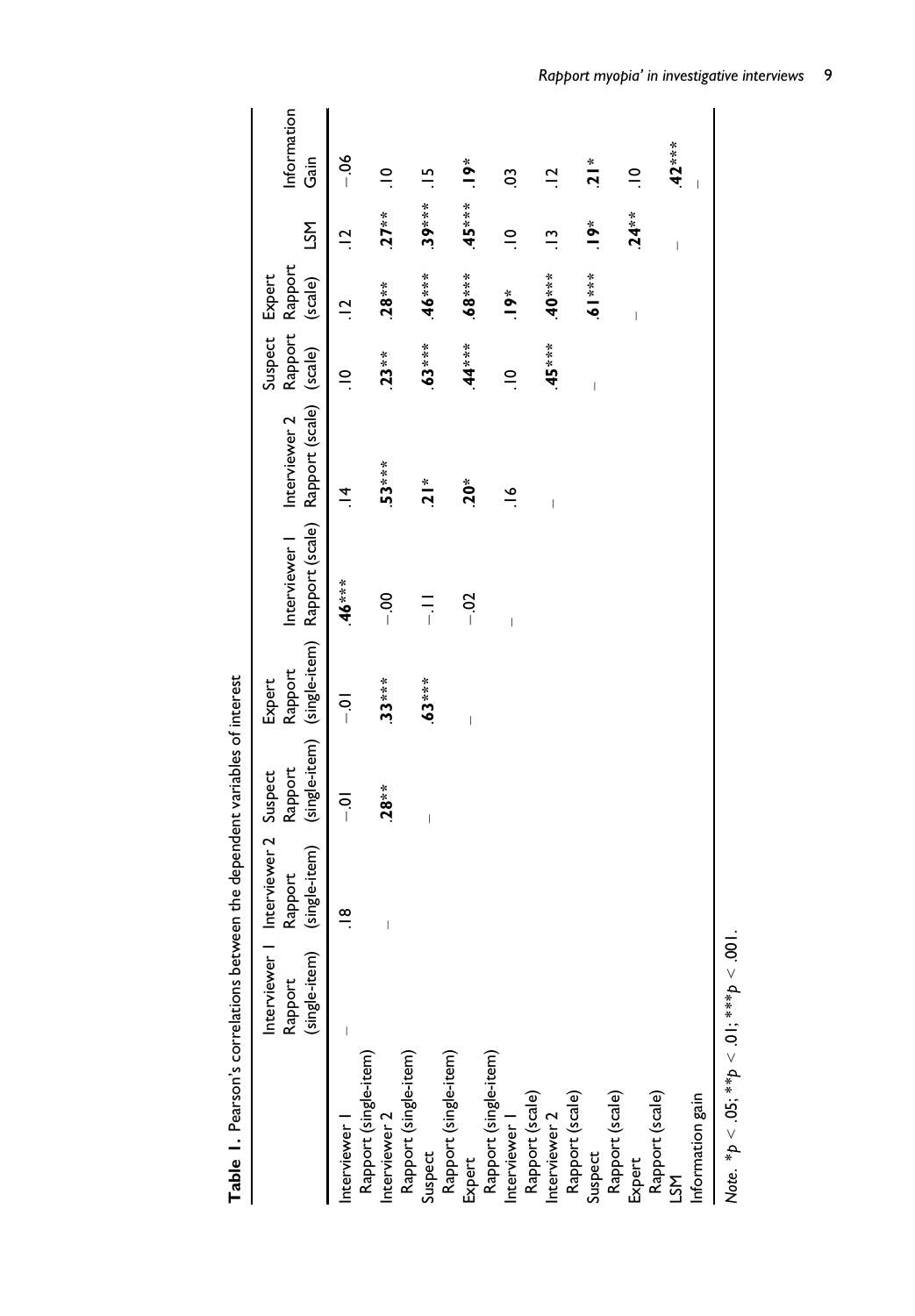information gain was significantly and positively associated with suspects' perceptions of rapport as assessed using the scale measure, and also with the expert observer's perceptions of rapport as assessed using the single-item measure. There was also a significant and rather strong association between LSM and information gain.

## Additional analyses

Recall that whereas some of our mock suspects were student actors, others were professionals with knowledge of police interviewing. The strong agreement between suspects' and our expert's ratings of rapport could plausibly be an artefact of the latter interviews, in which the suspects could also, in effect, be considered 'experts'. To address this concern, we repeated our correlation analyses of suspects' ratings, but based solely on the subset of 72 interviews in which the suspect was a student actor. Our conclusions were largely identical to those of our main analysis. Looking at the singleitem measure, suspects' rapport ratings correlated significantly with those of Interviewer 2 ( $r = .38$ ,  $p = .001$ ) and the Expert ( $r = .68$ ,  $p < .001$ ), but not with those of Interviewer 1 ( $r = -.00$ ,  $p = .98$ ). These single-item ratings were also significantly associated with LSM ( $r = .48$ ,  $p < .001$ ), but not information gain ( $r = .12$ ,  $p = .30$ ). Looking at the scale measure, suspects' rapport ratings again correlated significantly with those of Interviewer 2 ( $r = .45$ ,  $p < .001$ ) and the Expert ( $r = .61$ ,  $p < .001$ ), but not with those of Interviewer 1 ( $r = .10$ ,  $p = .25$ ). Unlike in the full analyses, these suspects' scale rapport scores were not significantly associated with either LSM ( $r = .19$ ,  $p = .12$ , or information gain ( $r = .22$ ,  $p = .07$ ), although the correlation coefficients in this subsample were almost identical to those in the full sample. In short, these analyses provide little reason to believe that the 'professional' suspects' expertise changed the overall findings.

We also noted that across our sample, Interviewer 1s were more likely to be male (43%), than were Interviewer 2s (25%; McNemar  $\chi^2 = 9.12$ ,  $p = .002$ ). One possibility then is that sex differences account for our findings: males more often self-selected to lead, but perhaps were less attuned than female interviewers to rapport. To address this possibility, we re-ran our analyses of rapport ratings using only the same-sex dyads  $(N = 87)$ . The pattern of results was consistent with those reported above. Interviewer 2, Suspects and the Expert showed good agreement on both the single-item and scale measures of rapport,  $.30^{**} \le r \le .68^{**}$ . In contrast, Interviewer 1 had weak agreement with the other three parties on both rapport measures,  $.00 \le r \le .21^*$ . These analyses suggest that sex differences are not responsible for our findings.

# **Discussion**

Rapport is crucial to successful investigative interviewing, yet we know little about the level of agreement between the rapport judgments of different parties within the same interview. Our exploratory data might suggest that the lead interviewers suffered what we could call 'rapport myopia': they were poor detectors of suspects' perceptions of rapport during their own interview. This is indicated by the fact that lead interviewers' rapport ratings were weakly related to the other three parties' ratings, yet the other three parties' rapport ratings were rather more strongly in agreement with one another. Put differently, there was reasonable consensus in multi-party judgments of rapport, but our lead interviewers did not meaningfully share this consensus.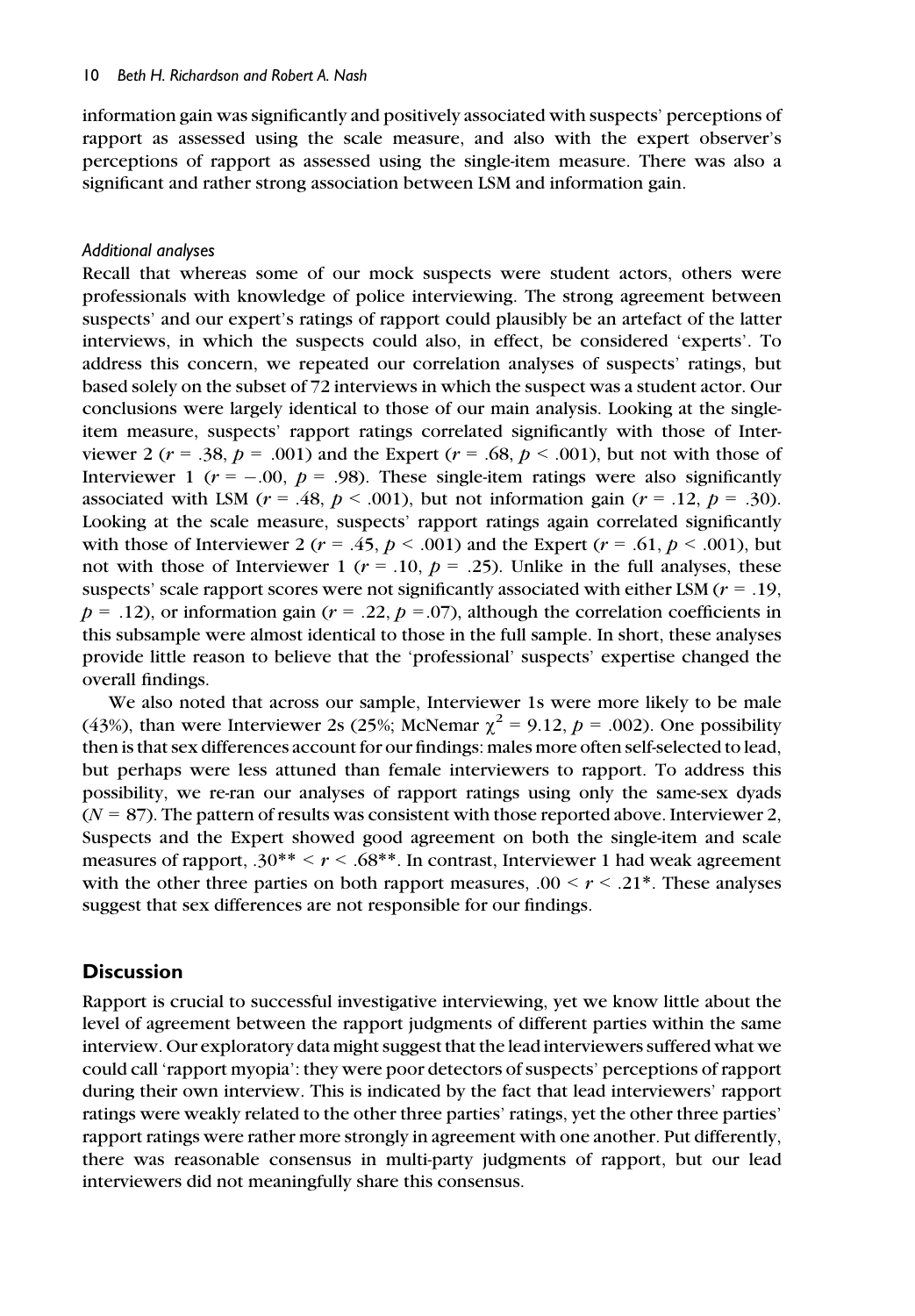It is well established that conducting effective interviews is cognitively demanding (Dando, Wilcock, Milne, & Henry, 2009; Hanway, Akehurst, Vernham, & Hope, 2020). One plausible interpretation of our findings is that these cognitive demands (e.g., paying attention to social cues whilst preparing what to say next, monitoring interviewees' responses) can lead interviewers to miss social cues that would indicate successful rapport. This interpretation is consistent with our finding that our secondary interviewers – who had similar levels of experience and training as lead interviewers, but would have experienced less cognitive demand during the interviews – were in closer agreement with our expert's and suspects' judgments.

It is important to note that our trainees self-selected into the lead vs. secondary interviewer roles. Nevertheless, there is little reason to predict that those trainees who are better at judging rapport would be systematically more likely to assume the secondary interviewer role – if anything, the opposite seems more likely, and certainly there was no evidence that interviewer sex differences affected the findings. We, therefore, propose that the roles themselves, and associated role demands, were key in determining interviewers' relative abilities to detect rapport. It would be beneficial to reproduce this study using randomized role assignment, and experimental manipulations of interviewers' cognitive load would also permit direct tests of this proposal in future research. Similarly, it is crucial to understand the extent to which rapport myopia would arise in genuine investigative interviews. Even though the results from our secondary interviewers make it difficult to attribute our findings entirely to lead interviewers' demographic or experience alone, nevertheless, it is possible that sufficient experience and training would equip professional interviewers to better manage cognitive load demands, and perhaps therefore to avoid rapport myopia.

#### Language style matching

Consistent with our findings for perceptions of rapport, we also found that lead interviewers' rapport ratings were weakly related to LSM, our linguistic measure of interpersonal synchrony, whereas the other three parties demonstrated rather stronger agreement between rapport ratings and the degree of LSM. This finding contributes to the growing literature that highlights the informational value of LSM as an objective marker of rapport (Muir, Joinson, Collins, Cotterill, & Dewdney, 2020), adding new evidence that rapport-building occurs at least in part via the coordination of language styles (Richardson et al., 2014). We chose to focus on an objective language measure, but subsequent work could consider the extent to which verbal and non-verbal cues operate together in determining the link between synchrony and rapport-building (Bernieri & Rosenthal, 1991). Practically, it could be possible to train interviewers in the basic positive language behaviours associated with rapport (Alison & Alison, 2017). Whereas the patterns of style matching that we identify tend to occur unconsciously in dialogue, recent work suggests that these styles can be intentionally mimicked (Van Baaren, Holland, Steenaert, & van Knippenberg, 2003; Muir, Joinson, Cotterill, & Dewdney, 2017). It would therefore be interesting to explore whether interventions could equip interviewers to attend to and strategically adapt their language use, and whether such interventions would improve interpersonal dynamics with interviewees.

This study's correlational design precludes causal inferences, and further studies are required to tease apart competing explanations. For example, LSM could arise from rapport having already been developed: a manifestation of, rather than a cause of, rapport. Indeed, another unresolved question about causality is whether the rapport was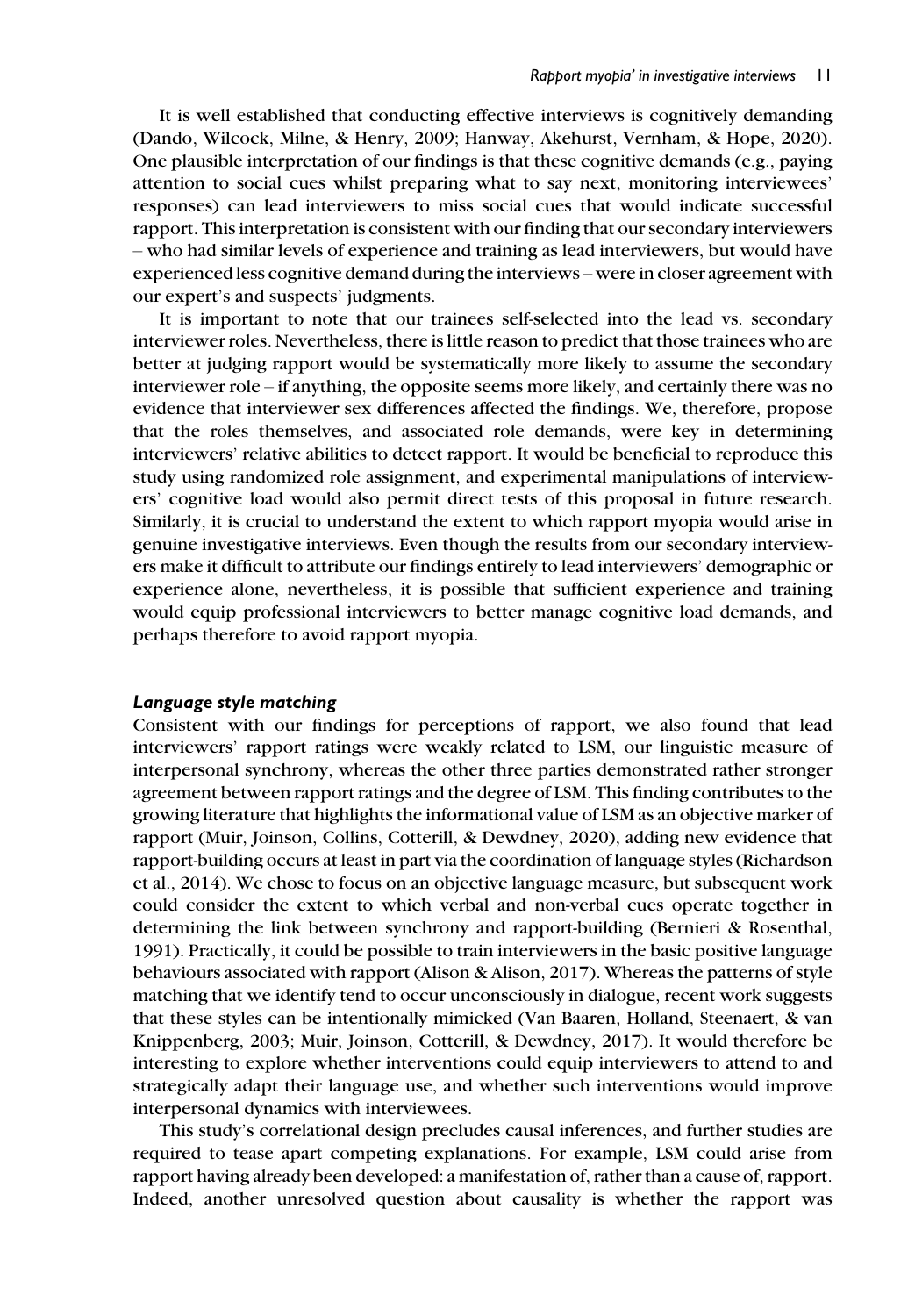associated with the suspect matching the interviewer, or the interviewer matching the suspect. Research suggests that people in low-power roles tend more often to accommodate to the language styles of those in high-power roles (Cotterill, Muir, Joinson, & Dewdney, 2015); further research on this issue would be of both theoretical and forensic value.

Whereas research often associates rapport with liking or positivity, our LSM results suggest that this conceptualization is likely over-simplistic. Instead, as suggested by Abbe and Brandon (2013), rapport should be viewed more as a type of conversational engagement (Neiderhoffer & Pennebaker, 2002; Richardson et al., 2019) that involves the presence of a productive working relationship (Kelly, Miller, Redlich, & Kleinman, 2013; Walsh & Bull, 2012). This definitional difference could be important to the way interviewers perceive and subsequently judge rapport. For example, when rating rapport some interviewers may look for suspect behaviours that signify affiliation (i.e., open demeanour, friendly), whereas others may look for signs of mutual attention and goaldirected behaviour. Clarifying these definitions with interviewers beforehand might improve alignment of rapport judgments.

## Information gain

Finally, our results provide tentative indications of an association between subjective rapport and LSM with information gain, assessed here by the number of critical details the suspects provided. Our measure of information gain was weak and post-hoc by necessity, because the interviews concerned a fictional crime that participants had learned about prior to acting different roles. This arrangement precluded any assessment of the completeness or accuracy of suspects' accounts, and the information gain data must therefore be interpreted with caution. Our exploratory findings nevertheless complement those of prior literature that showed a link between LSM and interview outcomes (e.g., Richardson et al., 2014). Such a link is not necessarily causal; indeed, an alternative explanation is that interviewer skill is the common factor underlying all our dependent variables. More-skilled interviewers may be both (1) more adept at managing their interpersonal style, and (2) more likely to have asked the best questions for eliciting critical information. This latter explanation would frame rapport and LSM as characteristics of high-quality interviews, but not necessarily causally related to information gain.

## Conclusion

In sum, this study demonstrates that certain behavioural cues to rapport not only can be detected by actors and observers but that multiple parties can be in good agreement about the presence or absence of these cues. However, the data also give cause to believe that the situational and cognitive demands of conducting an interview might interfere with the ability to detect these cues, and to therefore attune to the interpersonal dynamics in valuable ways.

# Conflicts of interest

All authors declare no conflict of interest.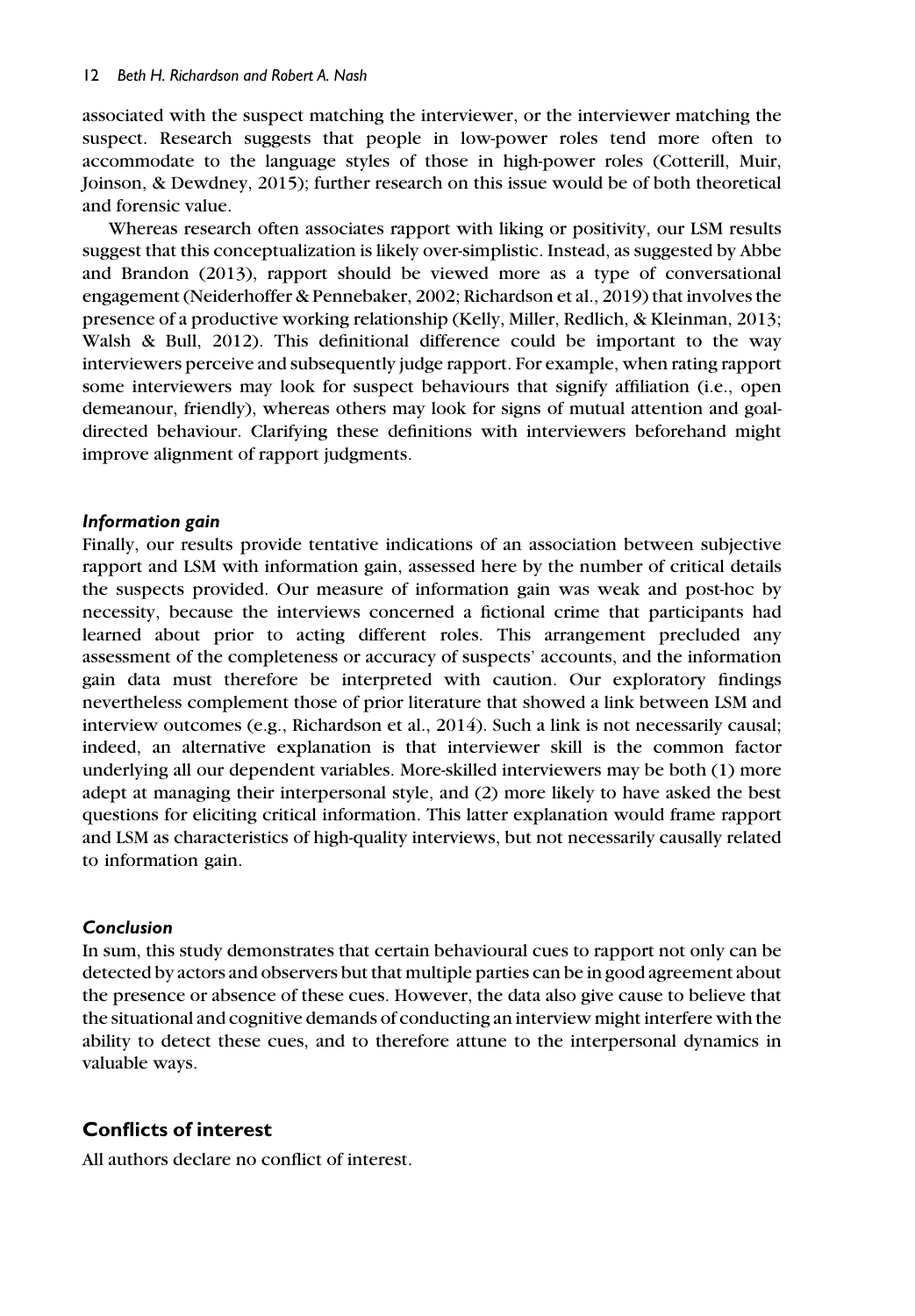# Author contributions

Beth H Richardson, Ph.D (Conceptualization; Data curation; Formal analysis; Investigation; Methodology; Project administration; Supervision; Visualization; Writing – original draft; Writing – review and editing). Robert A Nash (Conceptualization; Data curation; Formal analysis; Investigation; Methodology; Writing – original draft; Writing – review and editing).

# Data Availability Statement

Data are available from the authors on request.

# References

- Abbe, A., & Brandon, S. E. (2013). The role of rapport in investigative interviewing: A review. Journal of Investigative Psychology and Offender Profiling, 10(3), 237–249. [https://doi.org/](https://doi.org/10.1002/jip.1386) [10.1002/jip.1386](https://doi.org/10.1002/jip.1386)
- Alison, L., & Alison, E. (2017). Revenge versus rapport: Interrogation, terrorism, and torture. American Psychologist, 72(3), 266–277.<https://doi.org/10.1037/amp0000064>
- Alison, L. J., Alison, E., Noone, G., Elntib, S., & Christiansen, P. (2013). Why tough tactics fail and rapport gets results: Observing Rapport-Based Interpersonal Techniques (ORBIT) to generate useful information from terrorists. Psychology, Public Policy, and Law, 19(4), 411–431. [https://](https://doi.org/10.1037/a0034564) [doi.org/10.1037/a0034564](https://doi.org/10.1037/a0034564)
- Alison, L., Alison, E., Noone, G., Elntib, S., Waring, S., & Christiansen, P. (2014). The efficacy of rapport-based techniques for minimizing counter-interrogation tactics amongst a field sample of terrorists. Psychology, Public Policy, and Law, 20(4), 421–430. [https://doi.org/10.1037/la](https://doi.org/10.1037/law0000021) [w0000021](https://doi.org/10.1037/law0000021)
- Bernieri, F. J., & Rosenthal, R. (1991). Interpersonal coordination: Behavior matching and interactional synchrony. In R. S. Feldman & B. Rimé (Eds.), *Studies in emotion & social* interaction. Fundamentals of nonverbal behavior (pp. 401–432). Cambridge, UK: Cambridge University Press.
- Boyd, R. L., & Pennebaker, J. W. (2015). Did Shakespeare write Double Falsehood? Identifying individuals by creating psychological signatures with text analysis. Psychological Science, 26(5), 570–582.<https://doi.org/10.1177/0956797614566658pss.sagepub.com>
- Cappella, J. N., & Planalp, S. (1981). Talk and silence sequences in informal conversations III: Interspeaker influence. Human Communication Research, 7(2), 117–132. [https://doi.org/10.](https://doi.org/10.1111/j.1468-2958.1981.tb00564.x) [1111/j.1468-2958.1981.tb00564.x](https://doi.org/10.1111/j.1468-2958.1981.tb00564.x)
- Carmody, P. C., Mateo, J. C., Bowers, D., & McCloskey, M. J. (2017). Linguistic coordination as an unobtrusive, dynamic indicator of rapport, prosocial team processes, and performance in team communication. Proceedings of the Human Factors and Ergonomics Society Annual Meeting, 6(1), 140–144.<https://doi.org/10.1177/1541931213601518>
- Central Planning and Training Unit. (1992a). A guide to interviewing. London, UK: HMSO.

Central Planning and Training Unit. (1992b). The interviewer's rule book. London, UK: HMSO.

- Chartrand, T. L., & Lakin, J. L. (2013). The antecedents and consequences of human behavioral mimicry. Annual Review of Psychology, 64, 285–308. [https://doi.org/10.1146/annurev-psych-](https://doi.org/10.1146/annurev-psych-113011-143754)[113011-143754](https://doi.org/10.1146/annurev-psych-113011-143754)
- Chung, C., & Pennebaker, J. W. (2007). The psychological functions of function words. Social Communication, 1, 343–359.
- Clarke, C., & Milne, R. (2001). A national evaluation of the PEACE Investigative Interviewing Course (pp. 187). London: Home office.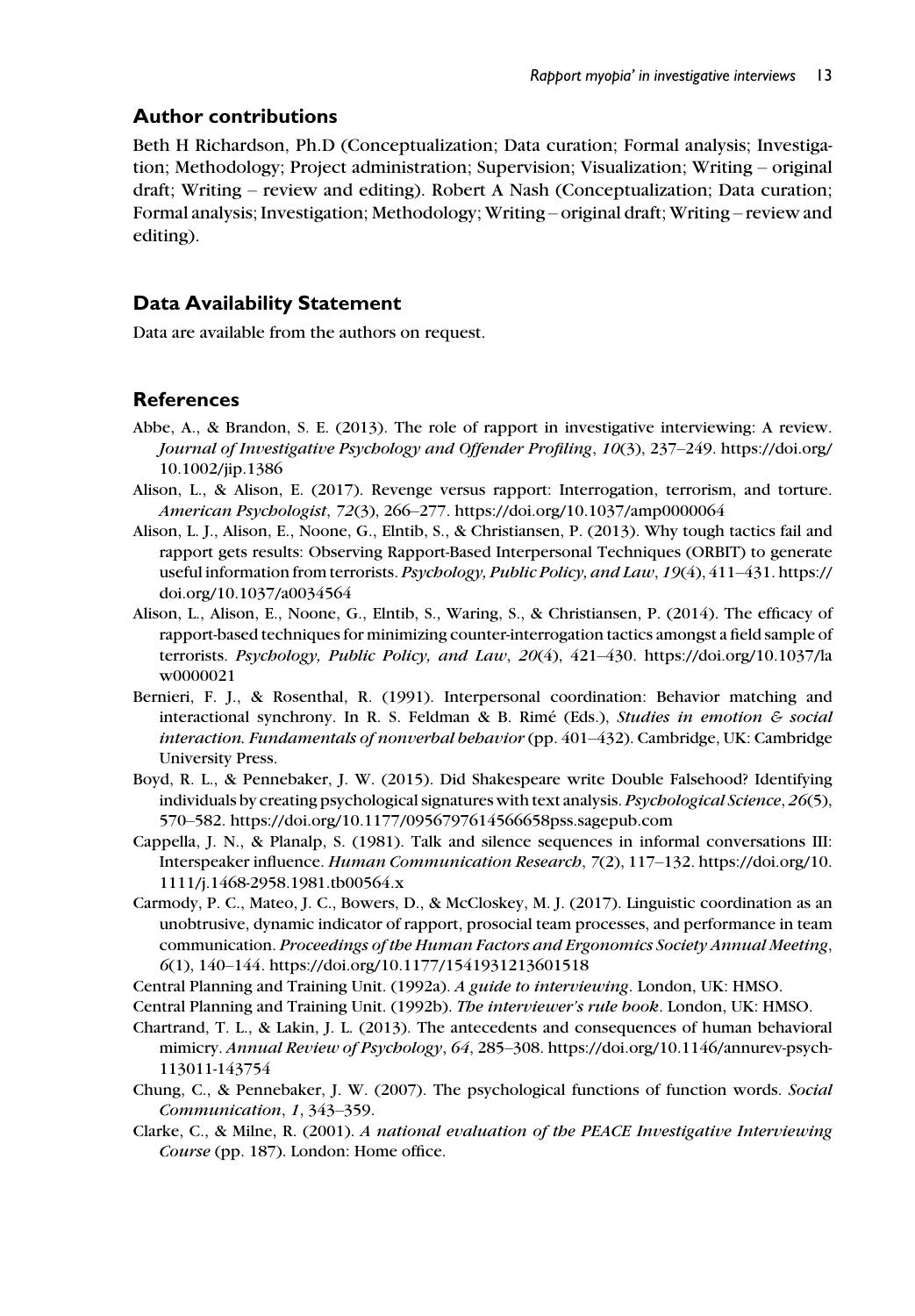- Collins, K., & Carthy, N. (2019). No rapport, no comment: The relationship between rapport and communication during investigative interviews with suspects. Journal of Investigative Psychology and Offender Profiling, 16(1), 18–31.<https://doi.org/10.1002/jip.1517>
- Collins, R., Lincoln, R., & Frank, M. G. (2002). The effect of rapport in forensic interviewing. Psychiatry, Psychology and Law, 9(1), 69–78.<https://doi.org/10.1375/pplt.2002.9.1.69>
- Cotterill, R., Muir, K., Joinson, A., & Dewdney, N. (2015). Identifying linguistic correlates of power. International Journal of Computational Linguistics and Applications, 6(1), 11–24.
- Coupland, N., & H. Giles (Eds.) (1988). Communicative accommodation: Recent developments. Bergama, Turkey: Pergamon.
- Dando, C., Wilcock, R., & Milne, R. (2008). The cognitive interview: Inexperienced police officers' perceptions of their witness/victim interviewing practices. Legal and Criminological Psychology, 13(1), 59–70.<https://doi.org/10.1348/135532506X162498>
- Dando, C., Wilcock, R., Milne, R., & Henry, L. (2009). A modified cognitive interview procedure for frontline police investigators. Applied Cognitive Psychology, 23(5), 698–716. [https://doi.org/](https://doi.org/10.1002/acp.1501) [10.1002/acp.1501](https://doi.org/10.1002/acp.1501)
- Driskell, T., Blickensderfer, E. L., & Salas, E. (2013). Is three a crowd? Examining rapport in investigative interviews. Group Dynamics: Theory, Research, and Practice,  $17(1)$ ,  $1-13$ . <https://doi.org/10.1037/a0029686>
- Duffy, K. A., & Chartrand, T. L. (2015). Mimicry: Causes and consequences. Current Opinion in Behavioral Sciences, 3, 112–116.<https://doi.org/10.1037/a0029686>
- Duke, M. C. (2013). The development of the rapport scales for investigative interviews and interrogations. Unpublished thesis.
- Duke, M. C., Wood, J. M., Magee, J., & Escobar, H. (2018). The effectiveness of army field manual interrogation approaches for educing information and building rapport. Law and Human Behavior, 42(5), 442–457.<https://doi.org/10.1037/lhb0000299>
- Gabbert, F., Hope, L., Luther, K., Wright, G., Ng, M., & Oxburgh, G. (2020). Exploring the use of rapport in professional information-gathering contexts by systematically mapping the evidence base. . Applied Cognitive Psychology, 35(2), 329–341.<https://doi.org/10.1002/acp.3762>
- Garrod, S., & Pickering, M. J. (2004). Why is conversation so easy? Trends in Cognitive Sciences, 8 (1), 8–11.<https://doi.org/10.1016/j.tics.2003.10.016>
- Griffiths, A., & Walsh, D. (2018). Qualitative analysis of qualitative evaluation: An exploratory examination of investigative interviewers' reflections on their performance. Psychology, Crime  $& \& Law, 24(4), 433-450.$ <https://doi.org/10.1080/1068316X.2017.1390115>
- Groom, C. J., & Pennebaker, J. W. (2002). Words. Journal of Research in Personality, 36(6), 615– 621. [https://doi.org/10.1016/S0092-6566\(02\)00512-3](https://doi.org/10.1016/S0092-6566(02)00512-3)
- Hanway, P., Akehurst, L., Vernham, Z., & Hope, L. (2020). The effects of cognitive load during an investigative interviewing task on mock interviewers' recall of information. Legal and  $Criminological Psychology, 26(1), 25–41. <https://doi.org/10.1111/lcrp.12182>$
- Holmberg, U., & Madsen, K. (2014). Rapport operationalized as a humanitarian interview in investigative interview settings. Psychiatry, Psychology and Law, 21(4), 591-610. [https://doi.](https://doi.org/10.1080/13218719.2013.873975) [org/10.1080/13218719.2013.873975](https://doi.org/10.1080/13218719.2013.873975)
- Ireland, M. E., Slatcher, R. B., Eastwick, P. W., Scissors, L. E., Finkel, E. J., & Pennebaker, J. W. (2011). Language style matching predicts relationship initiation and stability. Psychological Science, 22 (1), 39–44.<https://doi.org/10.1177/0956797610392928>
- Kelly, C. E., Miller, J. C., & Redlich, A. D. (2016). The dynamic nature of interrogation. Law and Human Behavior, 40(3), 295–309.<https://doi.org/10.1037/lhb0000172>
- Kelly, C. E., Miller, J. C., Redlich, A. D., & Kleinman, S. M. (2013). A taxonomy of interrogation methods. Psychology, Public Policy, and Law, 19(2), 165–178. [https://doi.org/10.1037/](https://doi.org/10.1037/a0030310) [a0030310](https://doi.org/10.1037/a0030310)
- Leahy-Harland, S., & Bull, R. (2017). Police strategies and suspect responses in real-life serious crime interviews. Journal of Police and Criminal Psychology, 32(2), 138–151. [https://doi.org/10.](https://doi.org/10.1007/s11896-016-9207-8) [1007/s11896-016-9207-8](https://doi.org/10.1007/s11896-016-9207-8)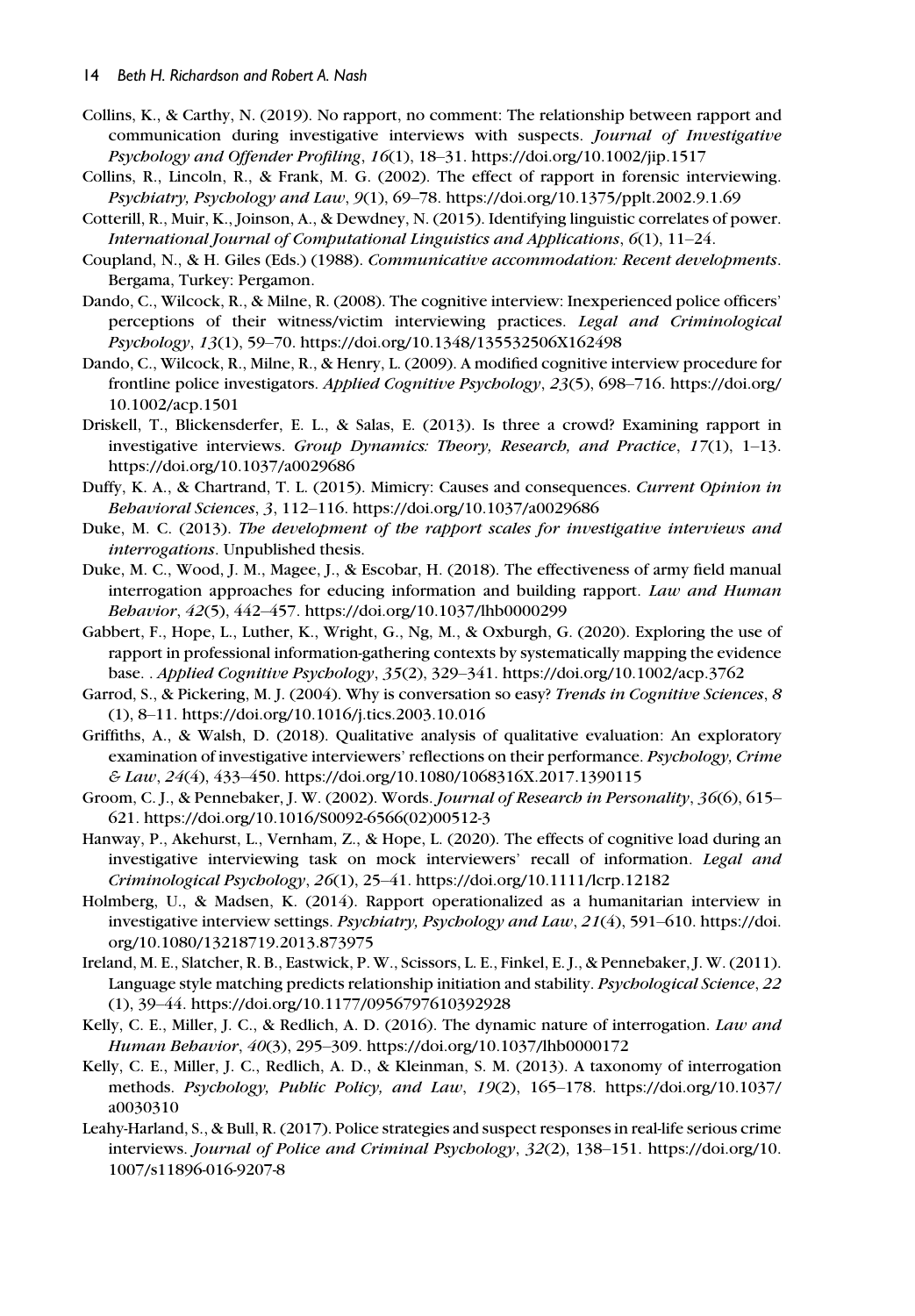- Muir, K., Joinson, A., Collins, E., Cotterill, R., & Dewdney, N. (2020). When asking 'what' and 'how' helps you win: Mimicry of interrogative terms facilitates successful online negotiations. Negotiation and Conflict Management Research, 1–17.<https://doi.org/10.1111/ncmr.12179>
- Muir, K., Joinson, A., Cotterill, R., & Dewdney, N. (2017). Linguistic style accommodation shapes impression formation and rapport in computer-mediated communication. Journal of Language and Social Psychology, 36(5), 525–548.<https://doi.org/10.1177/0261927X17701327>
- Nash, R. A., Nash, A., Morris, A., & Smith, S. L. (2016). Does rapport-building boost the eyewitness eyeclosure effect in closed questioning? Legal and Criminological Psychology, 21(2), 305–318. <https://doi.org/10.1111/lcrp.12073>
- Newberry, J. J., & Stubbs, C. A. (1990). Advanced interviewing techniques. Bureau of Alcohol, Tobacco, and Firearms National Academy: Glynco, Georgia.
- Niederhoffer, K. G., & Pennebaker, J. W. (2002). Linguistic style matching in social interaction. Journal of Language and Social Psychology, 21(4), 337–360. [https://doi.org/10.1177/](https://doi.org/10.1177/026192702237953) [026192702237953](https://doi.org/10.1177/026192702237953)
- Pennebaker, J. W. (2011). The secret life of pronouns. New Scientist, 211, 42–45. [https://doi.org/](https://doi.org/10.1016/S0262-4079(11)62167-2) [10.1016/S0262-4079\(11\)62167-2](https://doi.org/10.1016/S0262-4079(11)62167-2)
- Pennebaker, J. W., Booth, R. J., & Francis, M. E. (2007). Linguistic inquiry and word count: LIWC [Computer software]. Austin, TX: liwc.net.
- Powell, M. B., Fisher, R. P., & Wright, R. (2005). Investigative interviewing. In N. Brewer & K. D. Williams (Eds.), Psychology and law: An empirical perspective (pp. 11-42). New York, NY: Guilford Press.
- Richardson, B. H., McCulloch, K. C., Taylor, P. J., & Wall, H. J. (2019). The cooperation link: Power and context moderate verbal mimicry. Journal of Experimental Psychology: Applied, 25(1), 62–76.<https://doi.org/10.1037/xap0000200>
- Richardson, B. H., Taylor, P. J., Snook, B., Conchie, S. M., & Bennell, C. (2014). Language style matching and police interrogation outcomes. Law and Human Behavior, 38(4), 357-366. <https://doi.org/10.1037/lhb0000077>
- Sauerland, M., Brackmann, N., & Otgaar, H. (2018). Rapport: Little effect on children's, adolescents', and adults' statement quantity, accuracy, and suggestibility. Journal of Child Custody, 15(4), 268–285.
- Scissors, L. E., Gill, A. J., Geraghty, K., & Gergle, D. (2009, April). In CMC we trust: The role of similarity. In Proceedings of the SIGCHI Conference on Human Factors in Computing Systems (pp. 527-536).
- Shepherd, E., & Milne, R. (2006). Have you told management about this? Bringing witness interviewing into the twenty-first century. In A. Heaton-Armstrong, E. Shepherd, G. Gudjonsson & D. Wolchover (Eds.), Witness testimony: Psychological, investigative and evidential perspectives (pp. 131–152). Oxford, UK: Oxford University Press.
- Taylor, P. J., Dando, C. J., Ormerod, T. C., Ball, L. J., Jenkins, M. C., Sandham, A., & Menacere, T. (2013). Detecting insider threats through language change. Law and Human Behavior, 37, 267–275.<https://doi.org/10.1037/lhb0000032>
- Tickle-Degnen, L., & Rosenthal, R. (1990). The nature of rapport and its nonverbal correlates. Psychological Inquiry, 1, 285–293. [https://doi.org/10.1207/s15327965pli0104\\_1](https://doi.org/10.1207/s15327965pli0104_1)
- Vallano, J. P., & Schreiber Compo, N. (2011). A comfortable witness is a good witness: Rapportbuilding and susceptibility to misinformation in an investigative mock-crime interview. Applied Cognitive Psychology, 25, 960–970.<https://doi.org/10.1002/acp.1789>
- Vallano, J. P., & Schreiber Compo, N. (2015). Rapport-building with cooperative witnesses and criminal suspects: A theoretical and empirical review. Psychology, Public Policy, and Law, 24 (1), 36–47.<https://doi.org/10.1037/law0000035>
- Van Baaren, R. B., Holland, R. W., Steenaert, B., & van Knippenberg, A. (2003). Mimicry for money: Behavioral consequences of imitation. Journal of Experimental Social Psychology, 39(4), 393– 398. [https://doi.org/10.1016/S0022-1031\(03\)00014-3](https://doi.org/10.1016/S0022-1031(03)00014-3)